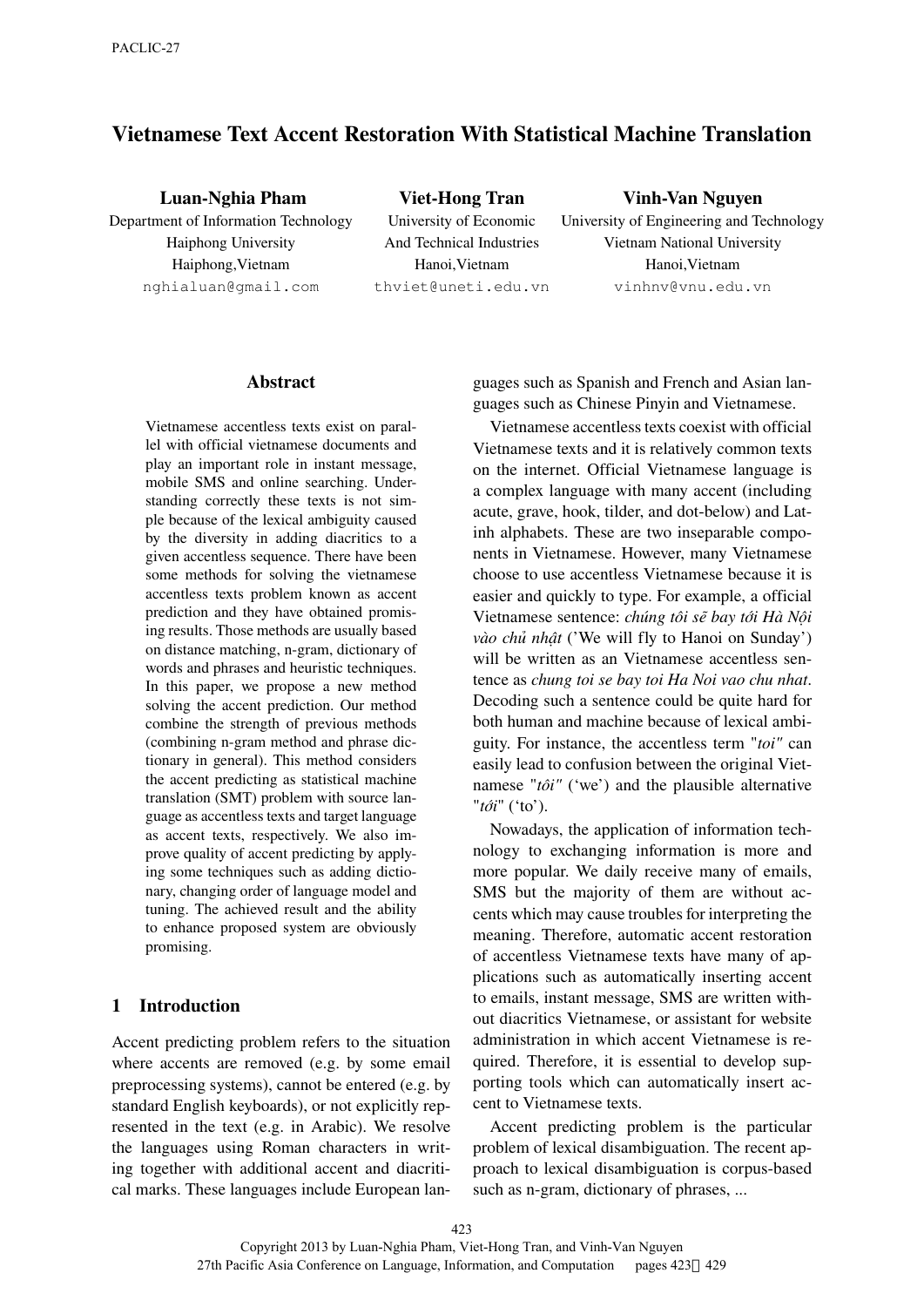In this paper, we propose the method for automatic accent restoration using Phrase-based SMT. Vietnamese accentless sentence and Vietnamese accent sentence (office Vietnamese sentence) will be source and target sentence in Phrase based SMT, respectively. We also improve quality of accent predicting by applying some techniques such as adding dictionary, changing size of n-gram of language model. The experiment results with Vietnamese corpus showed that our approach achieves promising results.

The rest of this paper is organised as follows. Related works are mentioned in Section 2. The methods for accent restoration using SMT are proposed in Section 3. In Section 4, we describe the experiments and results for evaluating the proposed methods. Finally, Section 5 concludes the paper.

# **2 Related works**

In the recent years, several different methods were proposed to automatically restore accent for Vietnamese texts.

The VietPad (Quan, 2002) used a dictionary file and this one is stored all of words in Vietnamese. The idea of VietPad is based on the use of dictionary file and each non-diacritic word is mapped 1- 1 into diacritic word. However, the dictionary file also is stored many words which are rarely used so these words is incorrectly restored accent. Therefore, VietPad can only restore Vietnamese accent texts with accuracy about 60-85% and this accuracy is depended on content of text.

The AMPad (Tam, 2008) is an efficiency Vietnamese accent restoration tool and texts can be restored online. The idea of AMPad is based on the statistical frequency of diacritics words which correspond with non-diacritics word. The program used selection algorithm and the most appropriate word is chosen. AMPad can restore Vietnamese accent texts with accuracy about 80% or higher for political commentary and popular science domain. However, It also restore Vietnamese accent with accuracy about 50% for specialized documents or literature and poetry documents which have complex sentence structure and multiple meaning.

The VietEditor (Lan, 2005) is based on the idea of VietPad but it is improved. This program used a dictionary file and this file is stored all of phrase which are often used in Vietnamese texts. This file is called phrase dictionary. After each nondiacritic word is mapped 1-1 into diacritic word, the program check the phrase dictionary to find the most appropriate word. VietEditor restore Vietnamese accent texts more flexibly and accurately than VietPad.

The viAccent (Truyen et al., 2008) allows you to restore Vietnamese accent texts online and with several different speed. Generally, the slower speed is the better result is. The idea of program used n-gram language model and it is reported at the conference PRICAI 2008 (The Pacific Rim International Conference on Artificial Intelligence).

The VnMark (Toan, 2008) used n-gram language model to create a dictionary file. It is VN-MarkDic.txt file. This file shows occurrence probability of phrase in Vietnamese texts and it will build the case restoration for word or phrase. This combination will create sentences which are restored Vietnamese accents. When the weight of each sentence is identified, the best way will be selected accent restoration for Vietnamese text. However, Accuracy depends on the sentences of the dictionary file. Because the number of sentence is few so the result is still limited.

# **3 Our method**

As mentioned in the section 2, the studies about accent restoration for Vietnamese text are based on experience. These studies used the dictionary file (such as VietPad) or n-gram language model with phrase (such as VnMark, AmPad, viAccent ...) but They are not yet generalized because this combination has some limitation as following:

- The number of phrases are few (each phrase is only 2 words, 3 words) and there are no priority when each phrase is chosen.
- The combination of language model and phrase dictionary is simple and It is mainly based on experience.

To overcome the above limitation, we present a general approach to restore accent for Vietnamese text. This method is viewed as machine translation from non-diacritical Vietnamese language (source language) into diacritical Vietnamese language (target language). This method has solved two above limitation by the use of phrase-table with the priority levels (the length of the phrase is arbitrary and the corresponding translation probability value) and It is combined language model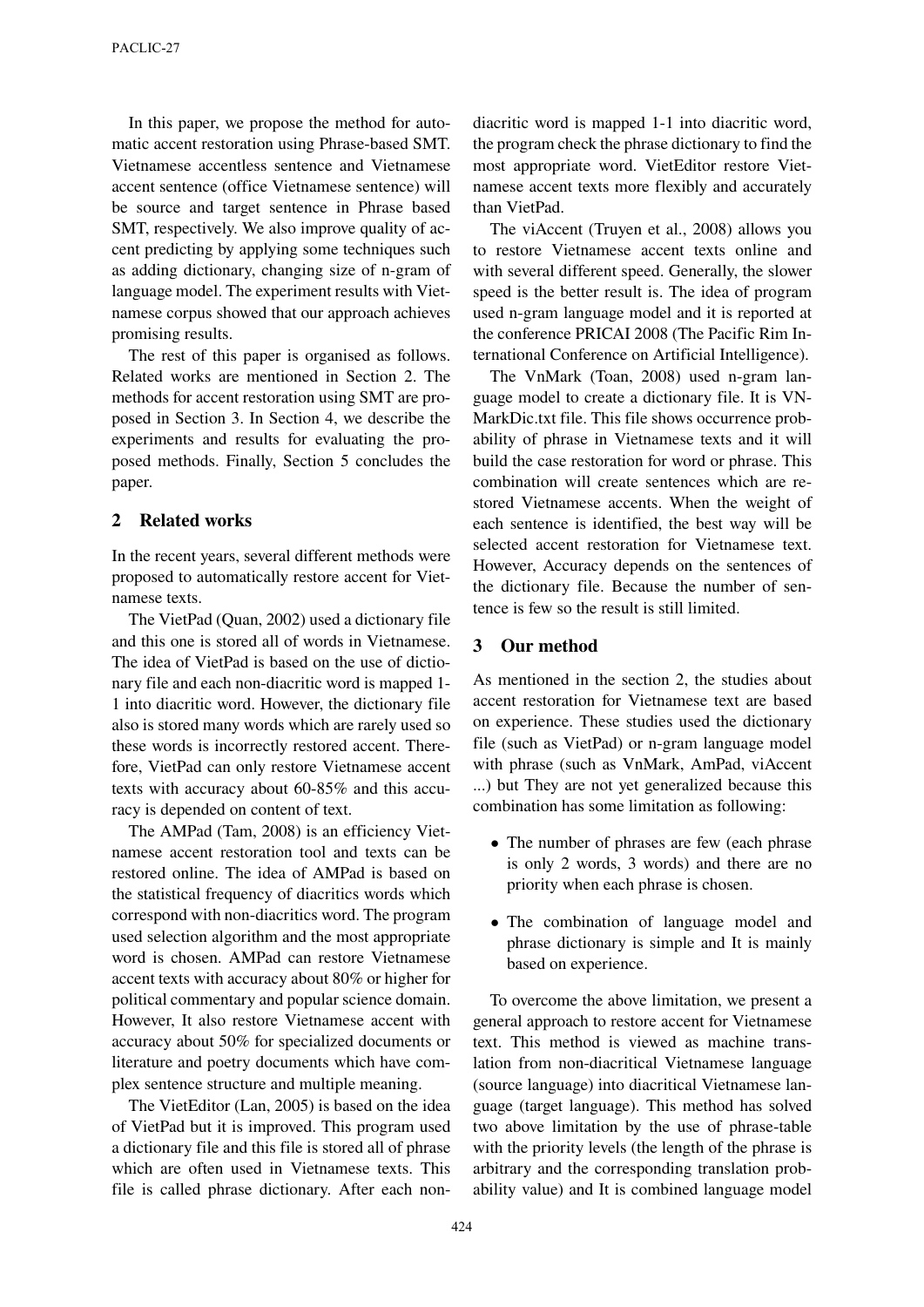with phrase-table by log-linear model (adding and turning of parameters for combination).

# **3.1 Overview of Phrase-table Statistical Machine Translation**

In this section, we will present the basics of Phrase-based SMT toolkit(Koehn et al., 2003). The goal of the model is translating a text from source language to target language. As described by (1), we have sentences in source language (English)  $e_1^I = e_1, \dots e_j, \dots, e_I$  which are translated into target language (Vietnamese)  $v_1^J$  =  $v_1, \ldots, v_j, \ldots v_J$ . Each sentence can be found in the target text then the we will choose sentence so that:

$$
V_1^J = \arg\max_{v_1^I} \Pr(v_1^J / e_1^J) \tag{1}
$$

The figure below illustrates the process of phrasebased translation:



Figure 1: Phrase-based translation model

In phrase translation model, sequence of consecutive words (phrases) are translated into the target language. The length of source phrase can be different from target phrase. We divide source sentence into several phrases and each phrase is translated into a target language, then it reorder the phrases so that the target sentence to satisfy the formula (1) and then they are grafted together. Finally, we get a translation in the target language.

Figure 2 shows the phrase-based statistical translation model. There are many translation knowledge which can be used as language models, translation models, etc. The combination of component models (language model, translation model, word sense disambiguation, reordering model...) is based on log-linear model (Koehn et al., 2003).

# **3.2 Accent prediction based on Phrase Statistical Machine Translation.**

Vietnamese texts with accent are collected from newspapers, books, the internet, etc., and they are reprocessed to remove the excess characters. Then



Figure 2: Diagram Phrase-based SMT translation based on log-linear model

vnTokenizer tool (Hong et al., 2008) is used to segment words in Vietnamese language. After that, the text file with accent and a corresponding accentless text fileis are created. Two text files are the same number of line and each line of accent text file corresponds with an accentless line in another text file. Figure 3 shows some sentences in corpus.

| <b>Accentless Vietnamese</b>                                                                                      | <b>Accent Vietnamese</b>                                                                                        |
|-------------------------------------------------------------------------------------------------------------------|-----------------------------------------------------------------------------------------------------------------|
| cai ban nay hinh ban nguyet.                                                                                      | cái bản này hình bán nguyệt.                                                                                    |
| toc do truyen thong se tang cao.                                                                                  | tốc độ truyền thông sẽ tăng cao.                                                                                |
| toi nav toi di choi.                                                                                              | tối nay tôi đi chơi.                                                                                            |
| nhung van de lien quan toi nguoi<br>dong tinh luyen ai duoc ban bac<br>soi noi trong buoi hop nhom toi<br>hom qua | những vấn đề liên quan tới người<br>đồng tính luyến ái được bàn bạc sôi nổi<br>trong buổi họp nhóm tối hôm qua. |

Figure 3: Some sentences in corpus

The accents removal is processed by building mapping table between the accents words and corresponding accentless Vietnamese words . For example:

a = {a, á, à, ạ, ả, ă, ắ, ặ, ẳ, â, ầ, ấ, ậ, ẩ}

Mapping table of characters include uppercase and lowercase letters in Vietnamese. After preprocessing we have a corpus file and we processed training data. Finish, we received phrase table and language model for machine learning. This phrase table is stored phrases with the different length. Language model with n-grams is covered nearly all Vietnamese sentences and this training process is automatically executed.

The general architecture of our method is described on Figure 4:

Phrase-based Statistical Translation model has three important components. They include translation model, language model and decoder. Translation results are calculated with parameters in the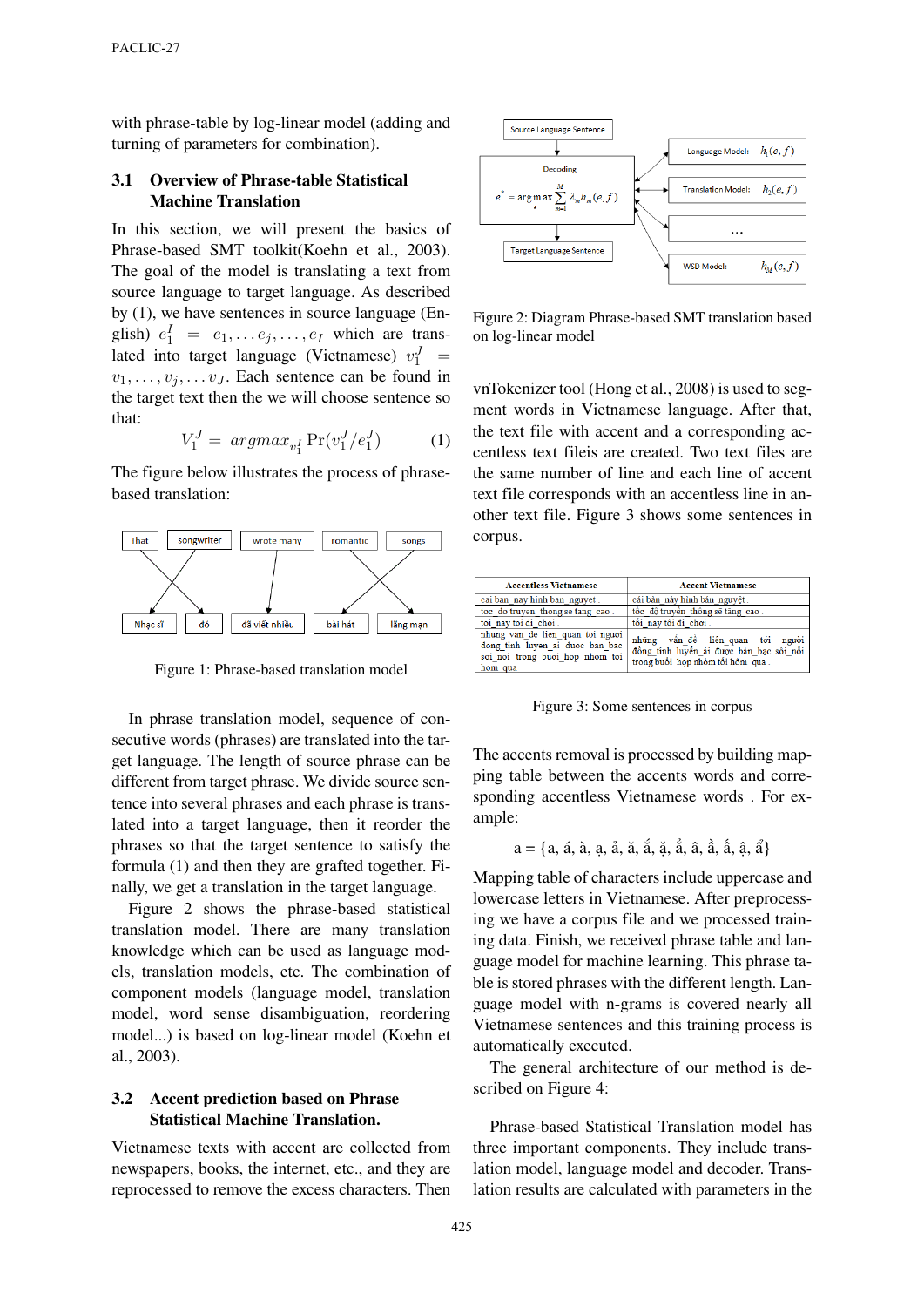

Figure 4: Accents restoration base on Phrase-based SMT

phrase table and language model. Example, accentless sentence restoration in Vietnamese:

neil Young da bieu dien nhieu the loai nhac rock va blue.

After the phrases is segmented. This sentence is: neil\_Young da bieu\_dien nhieu the loai nhac rock va blue.

Results after the translation:

neil\_Young đã biểu\_diễn nhiều thể loại nhạc rock và blue .

First, the source sentence will be divided into phrases neil\_Young, neil\_Young da, neil\_Young da bieu\_dien, da bieu\_dien, bieu\_dien, bieu\_dien nhieu,. . . .

After that, the system find the probability of each phrase in the phrase table and language model then the weight of sentence is computed . Example:

We found weight of above phrases in the phrase table and language model:

da bieu\_dien ||| đã biểu\_diễn ||| 1 1 1 0.857179 2.718 ||| 1 1

the loai ||| thể loại ||| 1 1 1 0.0362146 2.718 ||| 2 2

-3.436823 đá -0.3055001 -2.309609 đã -0.5276677 -4.109961 biểu\_diễn -0.2860174 -4.168163 đã biểu\_diễn -2.227281 biểu\_diễn nhiều -1.628649 thể loại

Finally, the system is implemented by the decoder process. For each translation choice will have a hypothesis. Suppose first selection word is the neil\_Young, this word is translated into neil\_Young (unchanged) because it do not find corresponding word. For simplicity, we translate from left to right of sentence. Next, da word is translated, for example, it can be đá or đã. The probability of each hypothesis is calculated and updated for the each new hypothesis. Next, bieu\_dien is translated, this phrase is found in the phrase table, language model and a phrase is chosen that is biểu\_diễn phrase. Combining hypotheses can happen, da bieu\_dien phrase is restored to đã biểu\_diễn. Continue until all the words of sentence are translated.

### **4 Experiment Results**

#### **4.1 Corpus Statistics and Experiments**

For evaluation, we used an accentless Vietnamese corpus with 206000 pairs, including 200000 pairs for training, 1000 pairs for tunning and 5000 pairs for development test set.

The corpus for experiments was collected from newspapers, books,... on the internet with topics such as social, sports, science (Nguyen et al., 2008). The Table 1 shows the summary statistical of our data sets. Several experiments are processed on the basis of Phrase-based Statistical Machine Translation model with MOSES open-source decoder (Koehn et al., 2007). For training data and turning parameters, we used standard settings in the Moses toolkit (GIZA++ alignment, growdiagfinal-and, lexical reordering models, MERT turning). To build the language model, we used SRILM toolkit (Stolcke, 2002) with 3 and 4-gram. In this experiments, we evaluated the quality of the translation results by BLEU score (Papineni et al., 2002) and accuracy sentences.

We performed experiments on MT\_VR system and MT\_VR+Dict system:

- MT\_VR is a baseline Vietnamese restoration system. This system uses phrase-based statistical machine translation with standard settings in the Moses toolkit.
- MT\_VR+Dict is a baseline Vietnamese restoration combine with dictionary information.

### **4.2 Results**

• We experimented on several different corpus and we evaluated translation quality.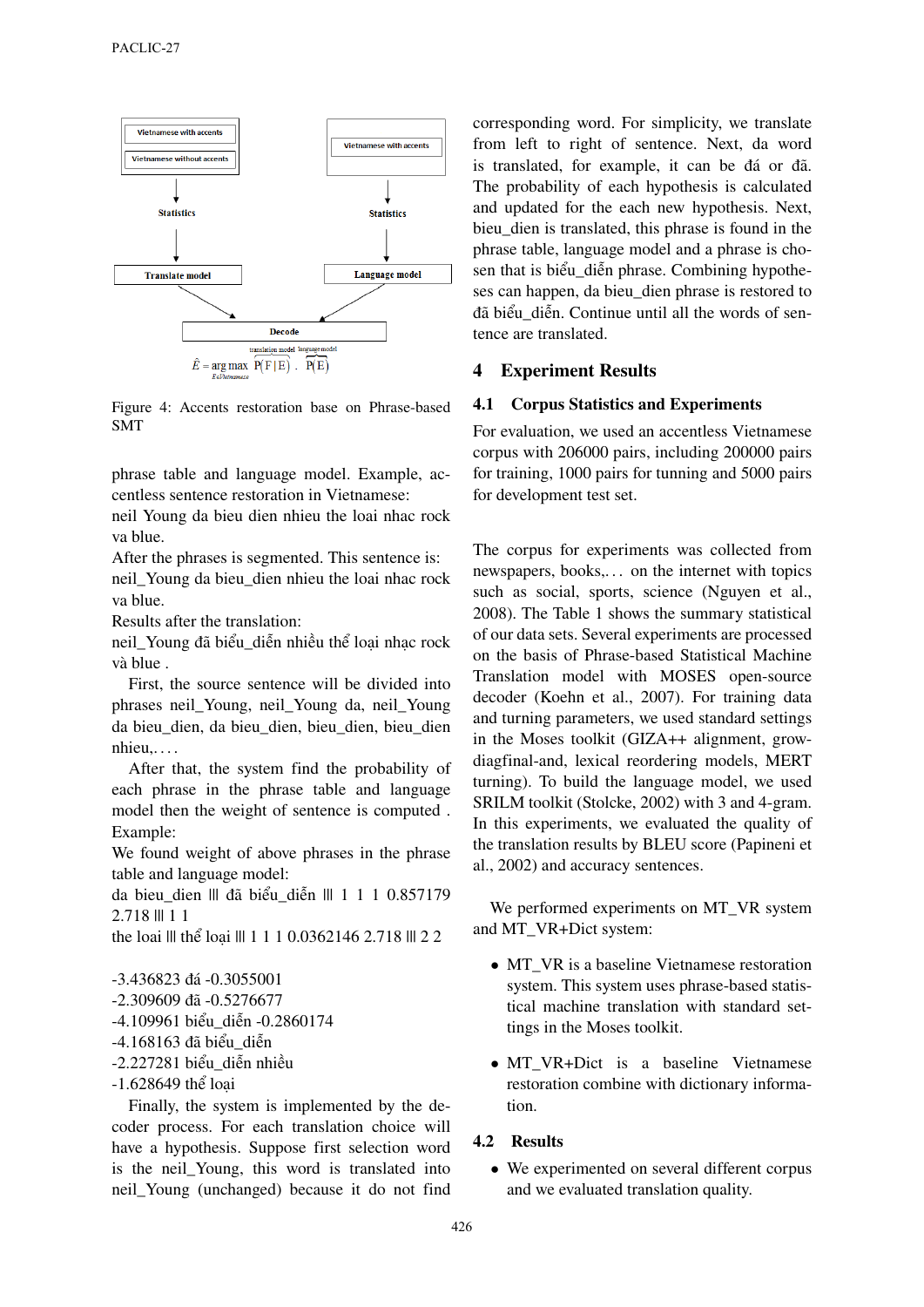|             | Corpus Statistical | Vietnamese with accents | Vietnamese without accents |
|-------------|--------------------|-------------------------|----------------------------|
| Training    | Sentences          | 200000                  |                            |
|             | Average Length     | 22.3                    | 22.3                       |
|             | Word               | 4474378                 | 4474378                    |
| Development | Sentences          | 1000                    |                            |
|             | Average Length     | 24,3                    | 24,3                       |
|             | Word               | 24343                   | 24343                      |
| Test        | Sentences          | 5000                    |                            |
|             | Average Length     | 22,1                    | 22,1                       |
|             | Word               | 110729                  | 110729                     |

Table 1: The Summary statistical of data sets

• Translate model with the corpus include 50.000, 100.000, 150.000 and 200.000 sentence pairs. After successful training, we tested with 5.000 pairs of sentence.

To improve the quality of the system we need to build a corpus with better quality as well as greater coverage and we need to process accurately data. We have improved on some of the approach

#### **4.2.1 Improved models using dictionary**

The training from the raw corpus may have some limitations due to the size of the corpus. If the corpus is too small, the possibility of useful phrases are not learned when building phrase table. However, if corpus is too larger could in excess. In addition, we used the automatic segment of phrase tool so that it can be some errors in the analysis. We added Vietnamese dictionary of compound and syllable word into the phrase translation table and we assigned weight 1 into the each word, we solved this problem. Results as following:

|                                                                           | <b>BLEU</b> score |         |         |               |
|---------------------------------------------------------------------------|-------------------|---------|---------|---------------|
| <b>System</b>                                                             | Corpus            | Corpus  | Corpus  | <b>Corpus</b> |
|                                                                           | 50.000            | 100.000 | 150.000 | 200.000       |
| <b>MT VR</b> (Baseline Vietnamese<br>restoration)                         | 0.9744            | 0.9800  | 0.9830  | 0.9848        |
| <b>MT</b> VR+Dict (Baseline Vietnamese<br>restoration combine Dictionary) | 0.9748            | 0.9803  | 0.9832  | 0.9850        |

Table 2: The accuracy of experiment systems

| Training | MT VR             |                | MT VR+Dict        |                |
|----------|-------------------|----------------|-------------------|----------------|
|          | Complete          | $Accuracy(\%)$ | Complete          | $Accuracy(\%)$ |
|          | correct sentences |                | correct sentences |                |
| 50.000   | 4120              | 82.40%         | 4533              | 90.66%         |
| 100.000  | 4291              | 85.82%         | 4558              | 91.16%         |
| 150.000  | 4300              | 86.00%         | 4585              | 91.70%         |
| 200.000  | 4352              | 87.04%         | 4628              | 92.00%         |

Table 3: The accuracy of experiment systems

# **4.2.2 Improved model using n-gram level changes**

Changing n-gram level, the increased level of language model improved translation results. However, with level 4 or higher then the results has not been almost changed. Because in the Vietnamese language, the phrases including 3 or 4 words are more related than each other. The result with the weight assigned to 1 and level of language model 4: BLEU score=0.9850; accuracy when using MT\_VR combine dictionary information: 92%.

|         | <b>BLUE</b> score |                   |                  |
|---------|-------------------|-------------------|------------------|
| Corpus  | MT VR             | MT VR+Dict 3ngram | MT VR+Dict4ngram |
| 50.000  | 0.9744            | 0.9748            | 0.9743           |
| 100.000 | 0.9800            | 0.9803            | 0.9830           |
| 150.000 | 0.9830            | 0.9832            | 0.9826           |
| 200.000 | 0.9848            | 0.9850            | 0.9844           |

Table 4: Results with different n-grams levels



Figure 5: Compare BLUE score with experiment systems

Table 3 shows experimental results with different training corpus. Experimental results show that using MT\_VR combine dictionary infomation with 3-gram have the best result. Table 4 and Figure 5 show that training with 200.000 pairs of sentence will have the best accuracy accents prediction.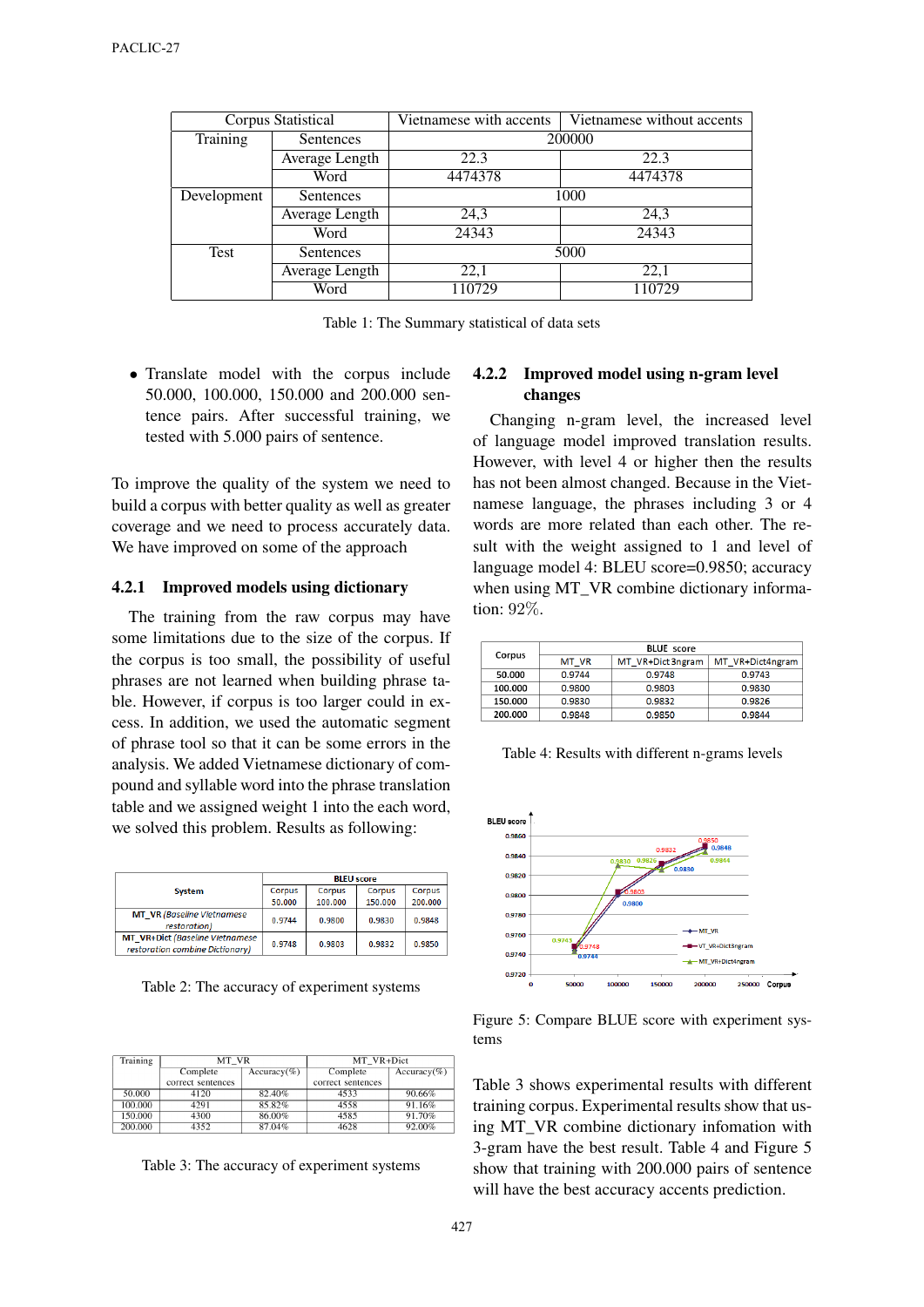| <b>Accentless Vietnamese</b>               | <b>MT VR+Dict</b>                           | viAccent                                  | <b>Reference Sentences</b>                  |
|--------------------------------------------|---------------------------------------------|-------------------------------------------|---------------------------------------------|
| trong khu vuc choi game chinh, ban se      | trong khu vực chơi game chính, bạn sẽ       | trong khu vực chơi game chính, bạn sẽ     | trong khu vực chơi game chính, bạn sẽ       |
| su dung chuot de click vao bat ky nhan     | sử dung chuột để click vào bất kỳ nhân      | sử dung chuột để click vào bất kỳ nhân    | sử dụng chuột để click vào bất kỳ nhân      |
| vat nao ban muon chon ( co the chon        | vật nào bạn muốn chọn (có thể chọn          | vật nào bạn muốn chọn( có thể chọn        | vật nào bạn muốn chọn (có thể chọn          |
| mot luc mot hoac nhieu nhan vat den toi    | một lúc một hoặc nhiều nhân vật đến tối     | một lúc một hoặc nhiều nhân vật đến tôi   | một lúc một hoặc nhiều nhân vật đến tối     |
| $da la 9$ ).                               | đa là 9).                                   | đã là 9).                                 | đa là 9).                                   |
| Tiep theo, ban se co ba cach khac nhau     | tiếp theo, ban sẽ có ba cách khác nhau      | tiếp theo, ban sẽ có ba cách khác nhau    | tiếp theo, ban sẽ có ba cách khác nhau      |
| de dieu khien cac nhan vat nay.            | để điều khiển các nhân vật này.             | để điều khiến các nhân vật này.           | để điều khiển các nhân vật này.             |
| cach thu nhat : su dung cac nut de ra      | cách thứ nhất : sử dụng các nút để ra       | cách thứ nhất: sử dụng các nút đề ra      | cách thứ nhất : sử dụng các nút để ra       |
| lenh cho nhan vat hanh dong bang cach      | lệnh cho nhân vật hành động bằng cách       | lệnh cho nhân vật hành động bằng cách     | lệnh cho nhân vật hành động bằng cách       |
| nhap chuot trai vao chung.                 | nhắp chuột trái vào chúng.                  | nhấp chuột trái vào chung.                | nhắp chuột trái vào chúng.                  |
| cach thu hai : ngoai ra, de tiet kiem thoi | cách thứ hai : ngoài ra , để tiết kiêm thời | cách thứ hai: ngoài ra, để tiết kiêm thời | cách thứ hai : ngoài ra , để tiết kiêm thời |
| gian, co the nhan thang phim tat cua cac   | gian, có thể nhấn thẳng phím tắt của        | gian, có thể nhận thẳng phim tật của các  | gian, có thể nhấn thẳng phím tắt của        |
| nut.                                       | các nút .                                   | nút.                                      | các nút .                                   |
| muon biet cac phim tat, ban hay de         | muốn biết các phím tắt, ban hãy để          | muốn biết các phim tật, ban hãy để        | muốn biết các phím tắt, ban hãy để          |
| chuot tren nut tuong ung, lap tuc duoi     | chuột trên nút tương ứng, lập tức dưới      | chuột trên nút tương ứng, lập tức dưới    | chuột trên nút tương ứng, lập tức dưới      |
| day man hinh se xuat hien mot dong chu     | đáy màn hình sẽ xuất hiện một dòng          | đây màn hình sẽ xuất hiện một dòng        | đáy màn hình sẽ xuất hiện một dòng chữ      |
| thong bao cho y nghia cua nut va phim      | chữ thông báo cho ý nghĩa của nút và        | chữ thông báo cho ý nghĩa của nút và      | thông báo cho ý nghĩa của nút và phím       |
| tat.                                       | phím tắt.                                   | phim tất.                                 | tắt.                                        |
| cach thu ba : ngoai cach nhap chuot vao    | cách thứ ba : ngoài cách nhấp chuột vào     | cách thứ ba: ngoài cách nhấp chuột vào    | cách thứ ba : ngoài cách nhấp chuột vào     |
| cac nut, chung ta co the su dung phim      | các nút, chúng ta có thể sử dụng phím       | các nút, chúng ta có thể sử dụng phim     | các nút, chúng ta có thể sử dụng phím       |
| phai cua chuot nhu mot cach dieu khien     | phải của chuột như một cách điều khiển      | phải của chuột như một cách điều khiển    | phải của chuột như một cách điều khiển      |
| tat.                                       | tắt .                                       | tât.                                      | tắt .                                       |
| cai ban nay hinh ban nguyet.               | cái bàn này hình bán nguyêt                 | cái bản này hình ban nguyêt               | cái bàn này hình bán nguyêt                 |
| toi nay toi di choi.                       | tối nay tôi đi chơi                         | tới nay tôi đi chơi                       | tối nay tôi đi chơi                         |
| toc do truyen thong se tang cao            | tốc độ truyền thông sẽ tăng cao             | tốc độ truyền thống sẽ tăng cao           | tốc đô truyền thông sẽ tăng cao             |
|                                            |                                             |                                           |                                             |

Table 5: Accent prediction of some sentences

# **4.2.3 Comparison with other methods**

We also compared our method with viAccent system(Truyen et al., 2008) because viAccent is the newest and efficient method for Vietnamese accent prediction. We conducted the experiment with the same test corpus (5000 sentences) for vi-Accent. Bleu scores of both MT\_VR+Dict and vi-Accent system were showed on Table 6.

| <b>System</b> | <b>BLEU</b> score |
|---------------|-------------------|
| MT VR+Dic     | 0.9850            |
| viAccent      | 0.8875            |

Table 6: Compared our method with viAccent system

# **5 Conclusion**

The experimental results showed that our approach achieves significant improvements over viAccent system. Performance of accent prediction with our method achieves better accuracy than that and some examples in test corpus was showed on Table 5.

In this paper, we introduced the issues of accents prediction for accentless Vietnamese texts and proposed a novel method to resolve this problem. The our idea is based on Phrase-based Statistical Machine Translation to develop a Vietnamese text accent restoration system.

We combined the advantage of previous approach such as n-gram languages model and phrase dictionary. In general, experimental results showed that our approach achieves promised performance. The quality of accents prediction can be improved if we have a better corpus or assigned appropriate weight to dictionary.

# **6 Acknowledgments**

This work is funded by the Vietnam National Foundation for Science and Technology Development (NAFOSTED) under grant number 102.01- 2011.08

# **References**

Phuong-Le Hong, Huyen-Nguyen Thi Minh, Azim Roussanaly, and Vinh-Ho Tuong. 2008. *A Hybrid Approach to Word Segmentation of Vietnamese Texts*. In Proceedings of the 2nd International Conference on Language and Automata Theory and Applications, Springer, LNCS 5196.